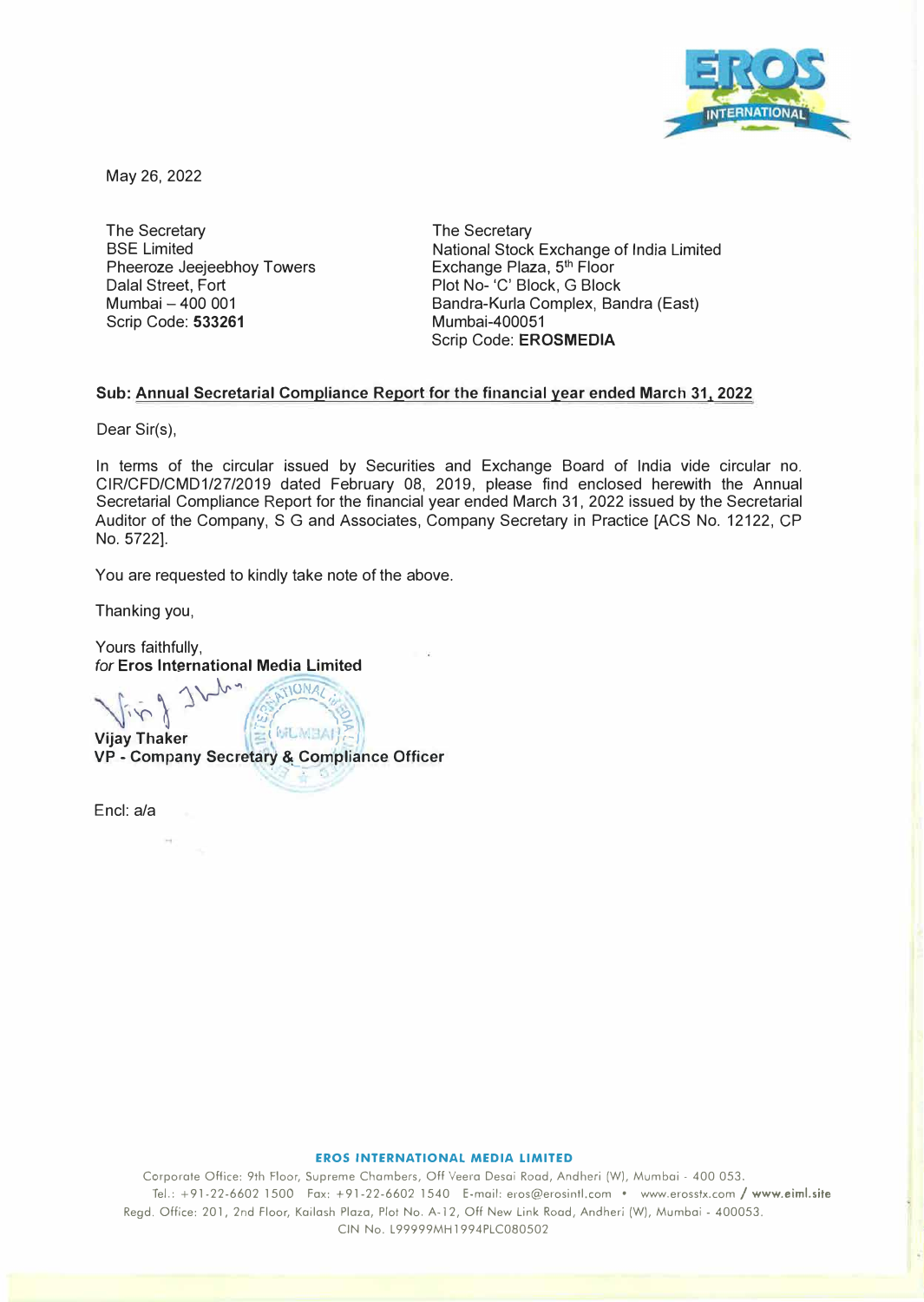## Secretarial Compliance Report: *Eros /11ternatio11a/ Media Umited For* **the yenr** *cnclccl* **31.03.2022**

**SG & ASSOCIATES**

**Company Secretaries**

1, Mr. Suhas Sadanand Ganpule, Proprietor of S. G and Associates, Company Secretary in Practice have examined:

- (a) All the documents and records made available to us and explanation provided by *Eros International Media Limited* ("the listed entity"),
- (b) The filings/ submissions made by the listed entity to the stock exchanges,
- (c) Website of the listed entity,
- $(d)$  any other document/ filing, as may be relevant, which has been relied upon to make this certification.

for the year ended 31.03.2022 ("Review Period") in respect of compliance with the provisions of:

(a) The Securities and Exchange Board of India Act, 1992 ("SEBI Act") and the Regulations, circulars, guidelines issued thereunder; and

(b) The Securities Contracts (Regulation) Act, 1956 ("SCRA"), rules made thereunder and the Regulations, circulars, guidelines issued thereunder by the Securities and Exchange Board of India<br>("SEBI"): ("SEBI");

The specific Regulations, whose provisions and the circulars/ guidelines issued thereunder, have been examined, include:-: www.communications.com

- (a) Securities and Exchange Board of India (Listing Obligations and Disclosure Requirements) Regulations, 2015;
- (b) Securities· and Exchange Board of India (Issue of Capital and Disclosure Requirements) Regulations, 2018- *Not Applicable.* **, . :· .. .. ',,,,**
- ( c) Securities and Exchange Goard of India (Substantial Acquisition of Shares and Takeovers) Regulations, 2011;
- ·1r· . (d) Securities and Exchange Board of India (Buyback of Securities) Regulations, 2018- Not *Applicable* **I** • *Applicable* **I** • *I* • **I** • **I** • **I** • **I** • **I** • **I** • **I** • **I** • **I** • **I** • **I** • **I** • **I** • **I** • **I** • **I** • **I** • **I** • **I** • **I** • **I** • **I** • **I** • **I** • **I** • **I** • **I** • **I** • **I** •
- IJ , Securities and Exchange Board of India (Share Based Employee Benefits) Regulations, 2014;<br>C) Securities and Exchange Board of India (Share Based Employee Benefits) Regulations, 2014;
- (f) Securities and Exchange Board of India (Issue and Listing of Debt Securities) Regulation, 2008-**Not Applicable**
- 

 $\cdot$  li

 $t$   $t$   $t$   $t$ 

,·•,  $\mathbf{e}^{\mathbf{e}}$ **.'I·. .** t-

*t( \_\· :, L'.l'"'<sup>J</sup>*

ss<br>(g) Securities and Exchange Board of India (Issue and Listing of Non-Convertible and Redeemable Preference Shares) Regulations, 2015- *Not Applicable.* 



1 It, ii I • 1: ;, � I I t I • **Office Addre'ss :·** 2b3,',Second ,Floor, �Meh'el< Plaza *Above* Mehsana Co-op Bank Limited, Maharashtra Nagar, Borivali (W) Mumbai - 92.

' ,.. ,, - • **q** 

 $111 - 11$ む ま

� ' : , , t I "' **I.. : i !' <sup>I</sup>. ,: : .: '** <sup>I</sup>

'1



ek Plaza, Above Mehsana<br>Borivali (W) Mumbai - 92.<br> **C** +91 98200 57999 **e** E-mail : sg.sgfirm@gmail.com **0 +91 98200 57999**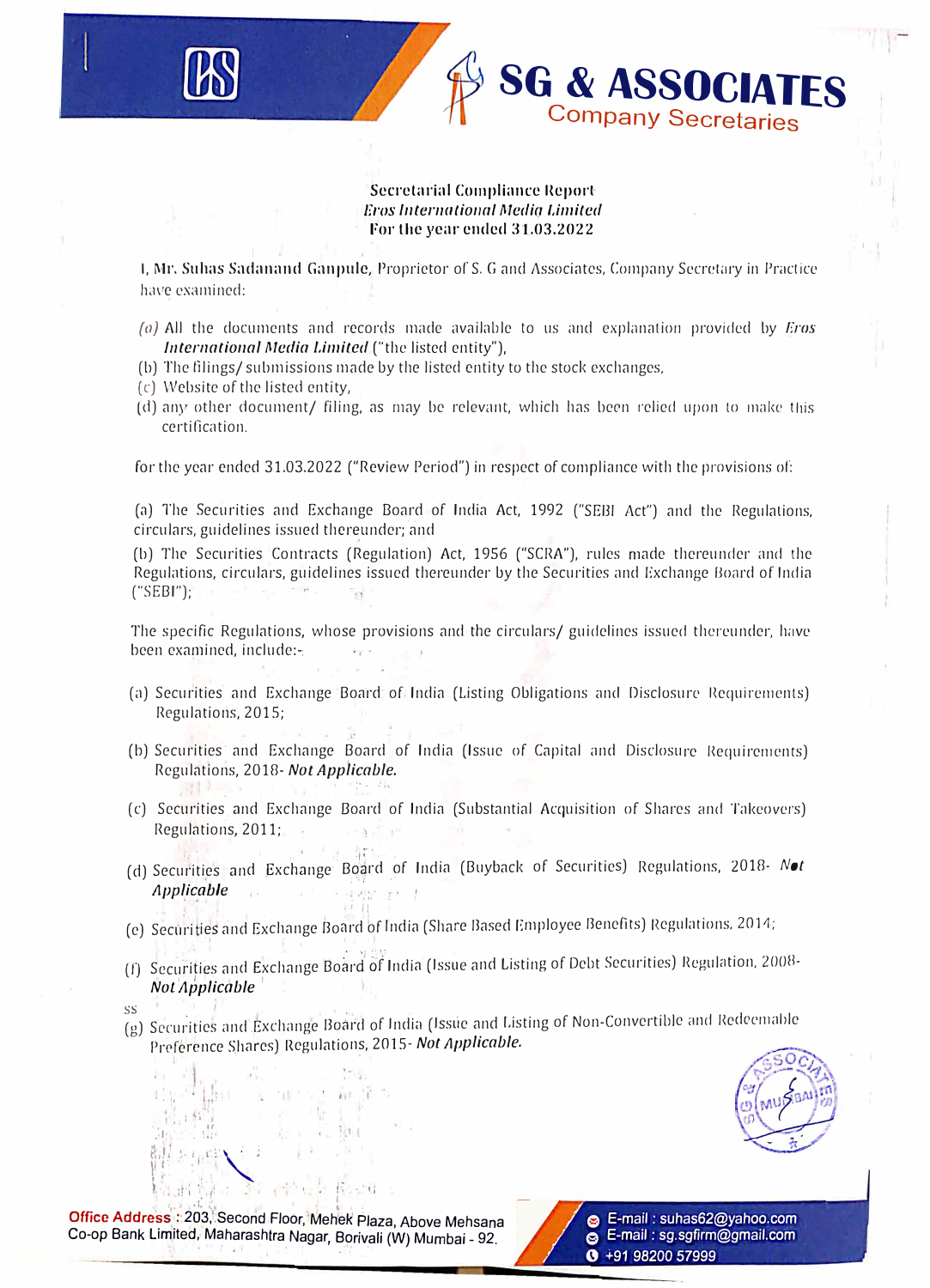

- (h) Securities and Exchange Board of India (Prohibition of Insider Trading) Regulations, 2015;
- (i) The Securities and Exchange Board of India (Employee Stock Option Scheme and Employee Stock Purchase Scheme) Guidelines, 1999;

**SG & ASSOCIATES**<br>Company Secretaries

(j) The Securities and Exchange Board of India (Registrars to an Issue and Share Transfer Agents) Regulations, 1993

and circulars/ guidelines issued thereunder;

Based on the above examination, I hereby report that, during the Review Period:

(a) The listed entity has complied with the provisions of the above Regulations and circulars/ guidelines issued thereunder, except in respect of matters specified below:-

| Sr.                        | Compliance              | <b>Deviations</b> | Observations/ Remarks of |  |  |  |  |
|----------------------------|-------------------------|-------------------|--------------------------|--|--|--|--|
| No                         | Requirement             |                   | the Practicing Company   |  |  |  |  |
|                            | (Regulations/ circulars |                   | Secretary                |  |  |  |  |
|                            | guidelines including    |                   |                          |  |  |  |  |
|                            | specific clause)        |                   |                          |  |  |  |  |
| No Reportable Observations |                         |                   |                          |  |  |  |  |

(b) The listed entity has maintained proper records under the provisions of the above Regulations and circulars/ guidelines issued thereunder insofar as it appears from my examination of those records.<sup>1</sup>

(c) The following are the details of actions taken against the listed entity/ its promoters/ directors/ material subsidiaries either by SEBI or by Stock Exchanges (including under the Standard Operating Procedures issued by SEBI through various circulars)under the aforesaid Acts/ Regulations and circulars/ guidelines issued thereunder:

| Sr.<br>No. | <b>Action</b><br>taken by | violation    |                                                                     | Details of Details of action taken E.g.   Observations/ remarks of<br>fines, warning letter, the Practicing Company |
|------------|---------------------------|--------------|---------------------------------------------------------------------|---------------------------------------------------------------------------------------------------------------------|
|            |                           |              | debarment, etc.                                                     | Secretary, if any.                                                                                                  |
| 1.         | NSE:                      | Clarificatio | Company has received letter                                         | Company has requested NSE                                                                                           |
|            | (National                 |              | n in in from National Stock Exchange   to provide a reasonable time |                                                                                                                     |
|            | Stock                     |              | Shareholdi 4 of India Limited ("NSE") for $ $ to                    | respond<br>to<br>the                                                                                                |
|            | Exchange:                 |              | ng Pattern clarification in respect of clarification on quarterly   |                                                                                                                     |
|            | of India                  |              | for the Shareholding pattern                                        | submission of shareholding                                                                                          |
|            | tLimited)                 |              | quarter   submitted by the Company   pattern for 31st December,     |                                                                                                                     |
|            |                           | ended $31st$ | for Quarter ended $31^{st}$ 2021.                                   |                                                                                                                     |
|            |                           | December,    | December, 2021.                                                     |                                                                                                                     |
|            |                           | 2021         |                                                                     |                                                                                                                     |



Office Address: 203, Second Floor, Mehek Plaza, Above Mehsana Co-op Bank Limited, Maharashtra Nagar, Borivali (W) Mumbai - 92.

E-mail: suhas62@yahoo.com E-mail: sg.sgfirm@gmail.com  $9 + 919820057999$